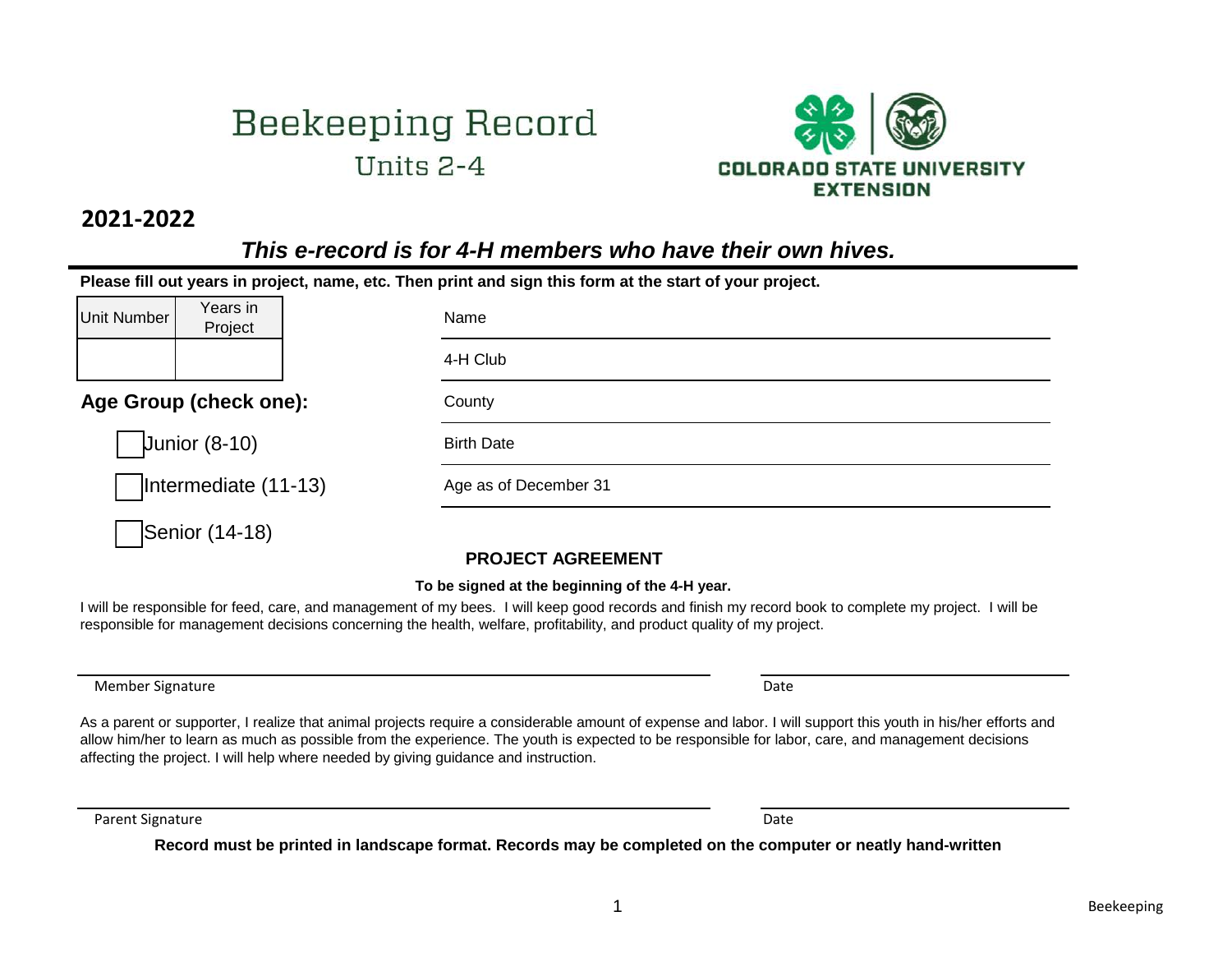## **PROJECT PLAN AND GOALS**

It is important to write goals each year. Goals help you learn more about your project and your life. It is also important to think of how you will accomplish your goals. Goals may be personal or project related. Answer the questions below about your companion animal project. Use complete sentences for your Goals but not Project Plan.

#### **Project Plan**

| How many hives do you plan to have?                                                |  |
|------------------------------------------------------------------------------------|--|
| What races if honeybees do you plan to<br>have?                                    |  |
| When you choose your races, what will you<br>look for?                             |  |
| What will you feed your honeybees?                                                 |  |
| If you are unsure what to do, who can you go<br>to for help about your project(s)? |  |

#### **Goals**

| What is your goal? What do you want to<br>accomplish in 4-H this year?       |  |
|------------------------------------------------------------------------------|--|
| "To Do": What is one thing you can do to help  <br>you accomplish your goal? |  |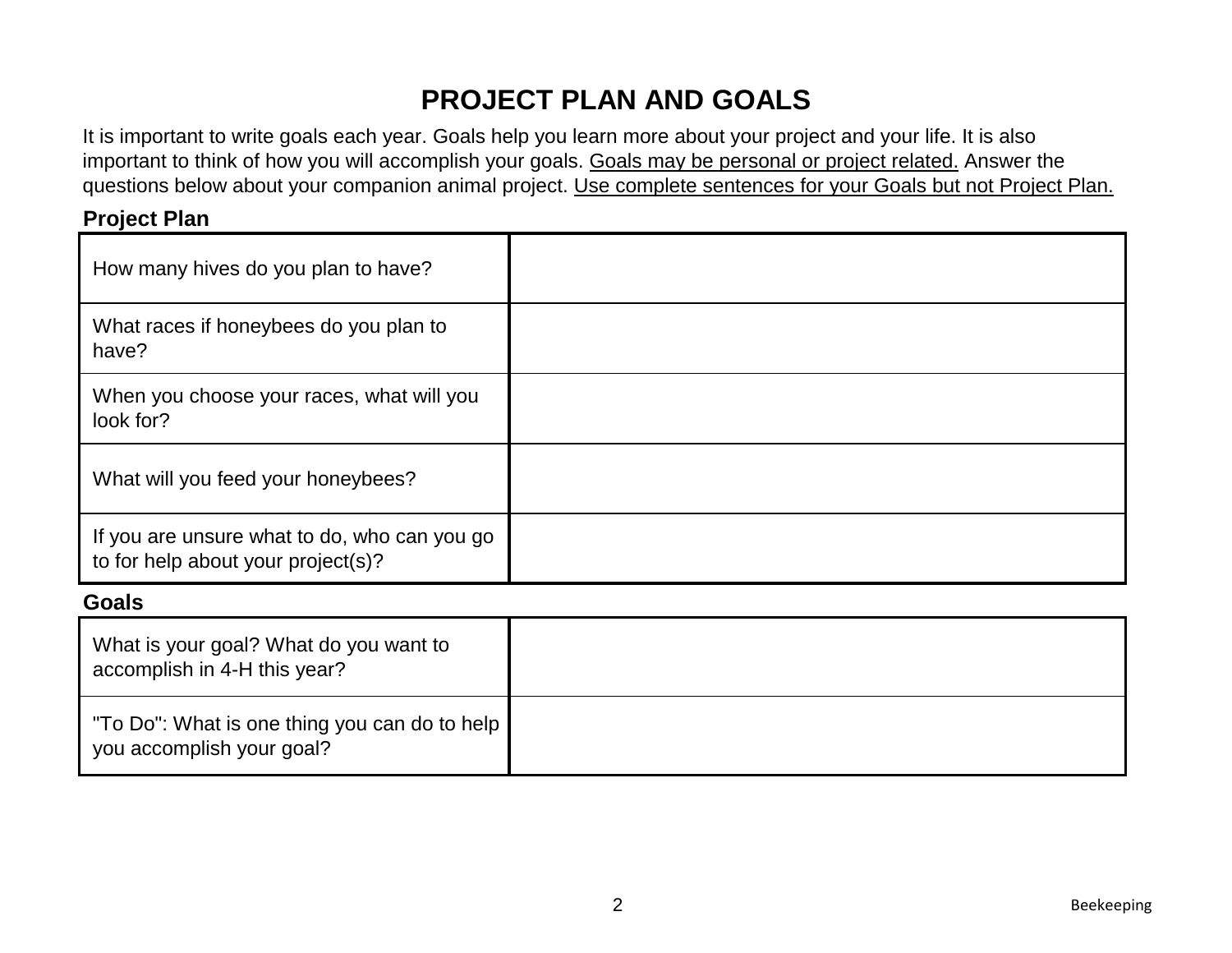## **EQUIPMENT/SUPPLIES INVENTORY**

Record equipment, tools, hive woodenware and any other items used for your project this year. Records things that you own and things that you borrow. **Remember to include items you have listed in your Other Expense Record (pg. 8). Record all hives in Colony Inventory (pg. 4) and/or Other Expense Record as appropriate.** Add more lines/pages as needed.

**Start this list at the beginning of the 4-H year and add to it anything you use for your project.**

| Item                   | Item                    |
|------------------------|-------------------------|
| Ex. Bee suit with Veil | Ex. Langstroth deep box |
| Ex. Hive tool          | Ex. Smoker              |
|                        |                         |
|                        |                         |
|                        |                         |
|                        |                         |
|                        |                         |
|                        |                         |
|                        |                         |
|                        |                         |
|                        |                         |
|                        |                         |
|                        |                         |

| <b>Item</b>             |
|-------------------------|
| Ex. Langstroth deep box |
| Ex. Smoker              |
|                         |
|                         |
|                         |
|                         |
|                         |
|                         |
|                         |
|                         |
|                         |
|                         |
|                         |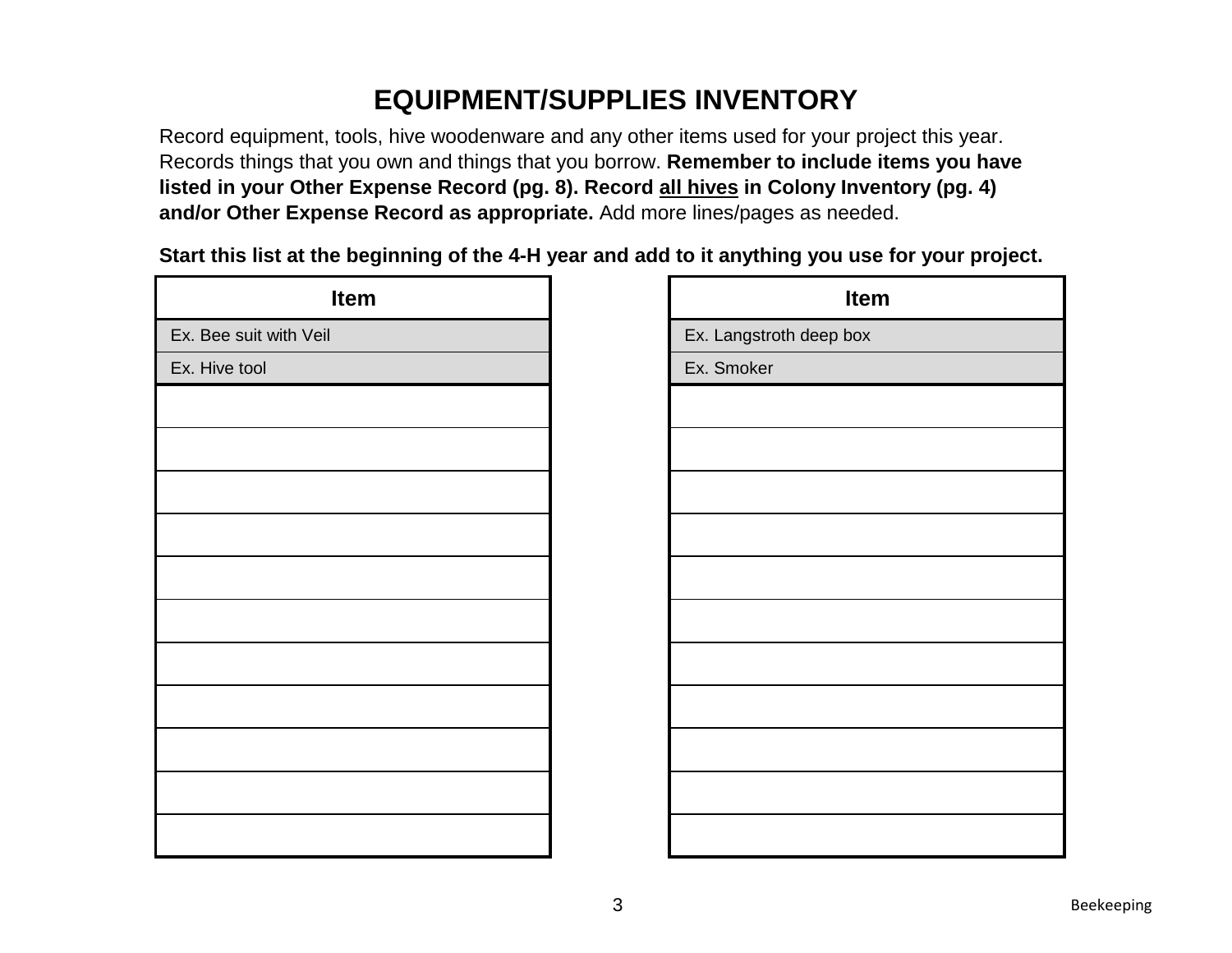# **COLONY INVENTORY**

Record information below about each of your hives. You may use additional pages as necessary.

| Hive ID:                                        |                       | Hive ID:                                        |                          | Hive ID:                                        |                       |
|-------------------------------------------------|-----------------------|-------------------------------------------------|--------------------------|-------------------------------------------------|-----------------------|
| Race of Bees:                                   | Date Established:     | Race of Bees:                                   | <b>Date Established:</b> | Race of Bees:                                   | Date Established:     |
| How established (package, nuc, swarm,<br>split) |                       | How established (package, nuc, swarm,<br>split) |                          | How established (package, nuc, swarm,<br>split) |                       |
| Queen age (or year)                             | Notes (if applicable) | Queen age (or year)                             | Notes (if applicable)    | Queen age (or year)                             | Notes (if applicable) |

| Hive ID:      |                                                 | Hive ID:                                        |                          | <b>Hive ID:</b> |                                                 |
|---------------|-------------------------------------------------|-------------------------------------------------|--------------------------|-----------------|-------------------------------------------------|
| Race of Bees: | <b>Date Established:</b>                        | Race of Bees:                                   | <b>Date Established:</b> | Race of Bees:   | Date Established:                               |
|               | How established (package, nuc, swarm,<br>split) | How established (package, nuc, swarm,<br>split) |                          |                 | How established (package, nuc, swarm,<br>split) |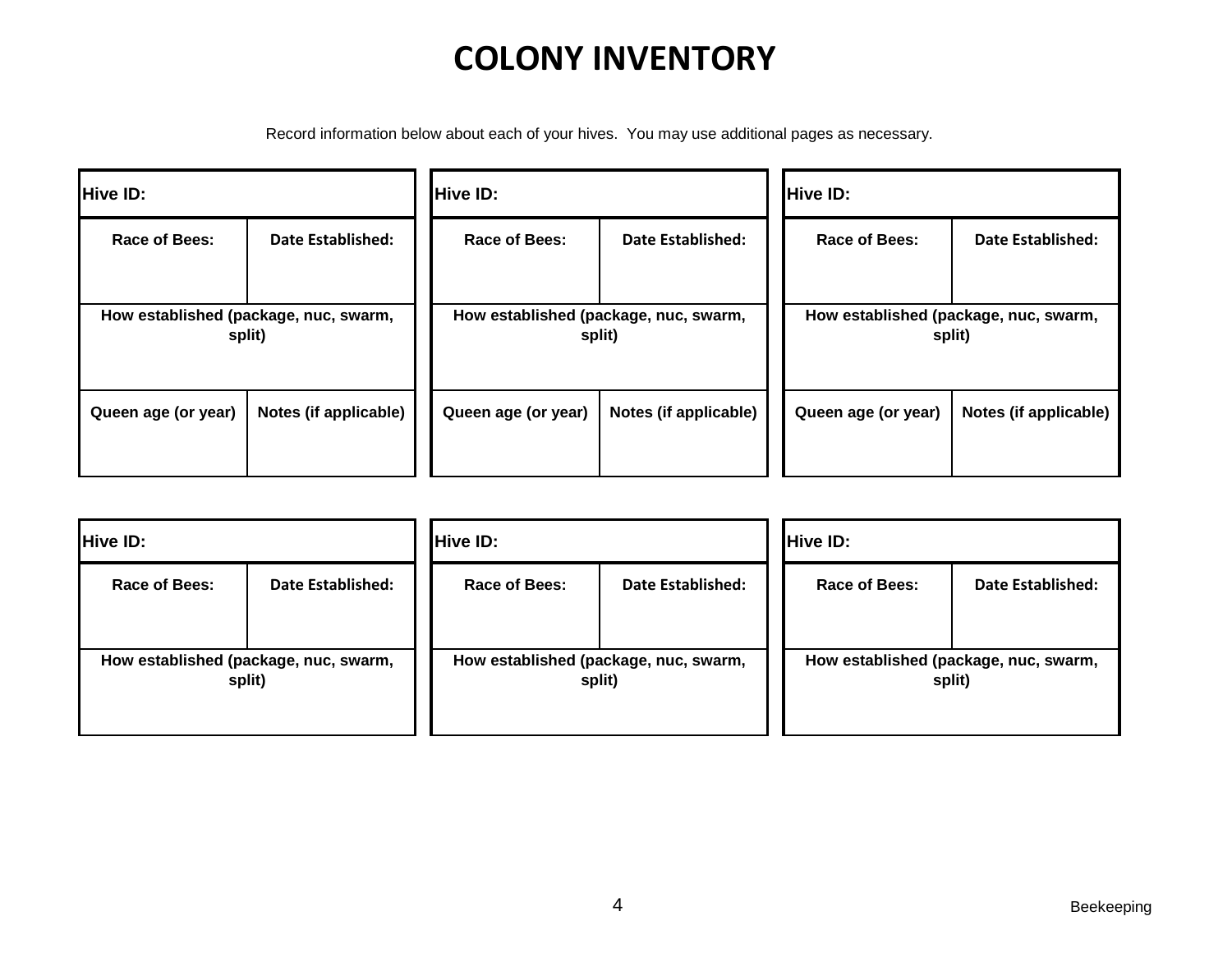## **MANAGEMENT/ HEALTH RECORD**

Enrolling in a beekeeping project requires you to take responsibility for the health and treatment of your hive(s). Record all health care for your hive(s) including medications, varroa mite checks as well as management care such as adding supers, exchanging drone frames, making splits, etc. **Also include supplement and medicated feeds (check the feed tag). Remember to record the cost of health care services and supplies in Health Expense Record (pg. 6).** Do not leave any blanks. Record N/A where applicable.

| <b>Date</b> | <b>Hive ID</b> | <b>Management Activity</b>           | Notes (any treatment given,<br>presence of diseases, frame<br>count, etc.) | <b>Lot Number</b><br><b>Expiration Date</b> | <b>Person Who</b><br><b>Administered</b><br><b>Treatment</b> |
|-------------|----------------|--------------------------------------|----------------------------------------------------------------------------|---------------------------------------------|--------------------------------------------------------------|
| Ex. 5/15    | 192            | Hive Insepction/varroa<br>inspection | Mite count 3%, treated with formic acid,<br>fed sugar syrup                | Lot:123456<br>Exp: 2019                     | Joe Kelly                                                    |
| 6/12        | 192            | Hive inspection                      | Frame bee count = 12, eggs, pupa,<br>larvae, saw queen!                    | N/A                                         | N/A                                                          |
| 6/24/2019   | 192            | Hive Inspection/mite<br>count        | Mite count = $0!$ , Frame count = 24,<br>added 2 medium supers             | N/A                                         | N/A                                                          |
|             |                |                                      |                                                                            |                                             |                                                              |
|             |                |                                      |                                                                            |                                             |                                                              |
|             |                |                                      |                                                                            |                                             |                                                              |
|             |                |                                      |                                                                            |                                             |                                                              |
|             |                |                                      |                                                                            |                                             |                                                              |
|             |                |                                      |                                                                            |                                             |                                                              |
|             |                |                                      |                                                                            |                                             |                                                              |
|             |                |                                      |                                                                            |                                             |                                                              |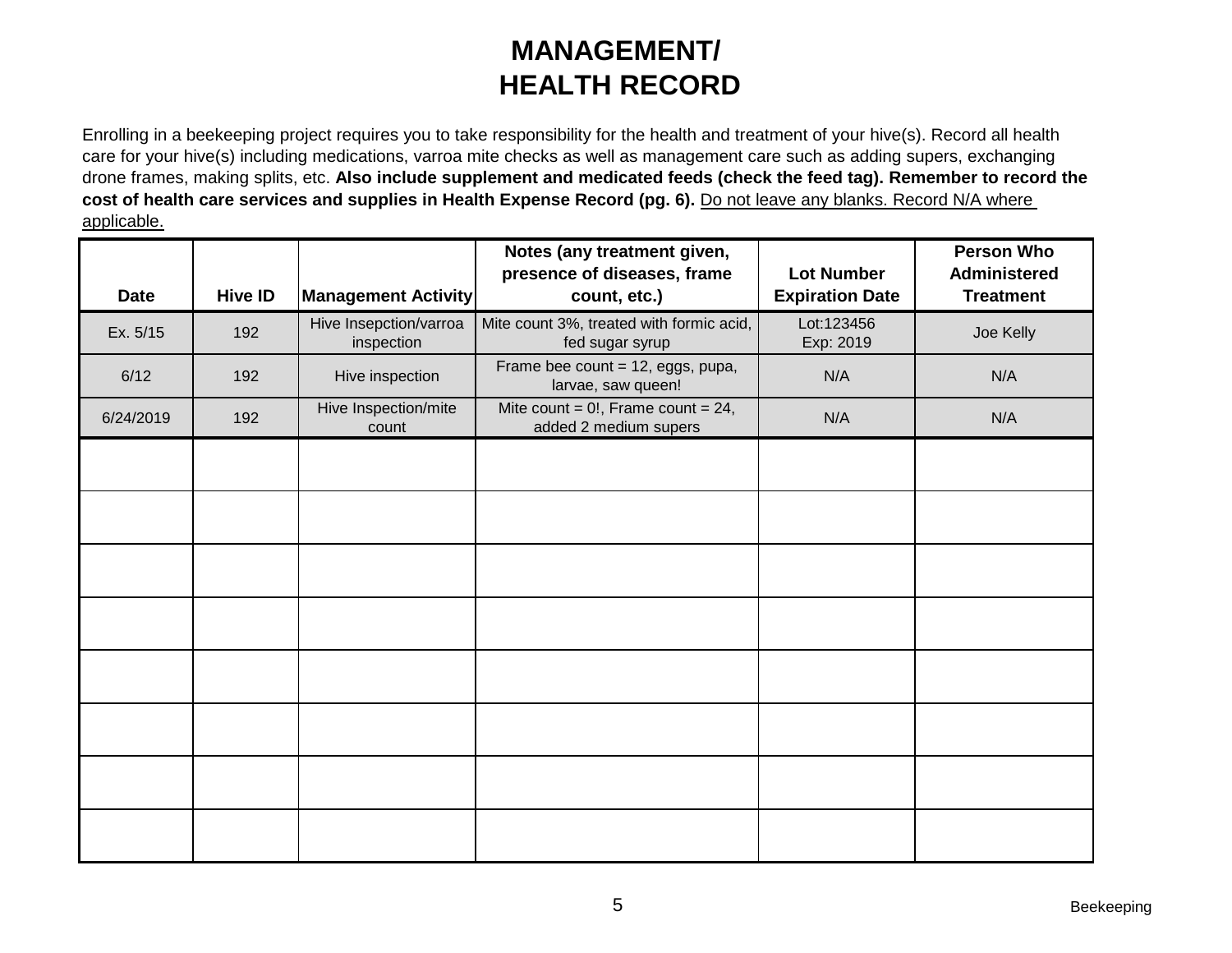## **HEALTH EXPENSE RECORD**

Record what you buy for health care for your hive(s). **Remember to include veterinarian/service fees and anything you buy listed on your Health Record (pg. 5). Record supplements and medicated feed in in Feed Expense Record (pg. 7).** Record "no expenses" if there were no health expenses this 4-H year. Add more lines/pages as needed.

| <b>Date</b> | <b>Health Item</b> | <b>Paid To</b>              | <b>Total Cost</b> |
|-------------|--------------------|-----------------------------|-------------------|
| Ex. 5/15    | Formic Acid Pads   | ABC Bee Shop                | \$22.89           |
| Ex: 5/15    | <b>VITA-DROPS</b>  | <b>XYZ Pet Store</b>        | \$8.49            |
|             |                    |                             |                   |
|             |                    |                             |                   |
|             |                    |                             |                   |
|             |                    |                             |                   |
|             |                    |                             |                   |
|             |                    |                             |                   |
|             |                    |                             |                   |
|             |                    |                             |                   |
|             |                    |                             |                   |
|             |                    |                             |                   |
|             |                    |                             |                   |
|             |                    | <b>TOTAL HEALTH EXPENSE</b> |                   |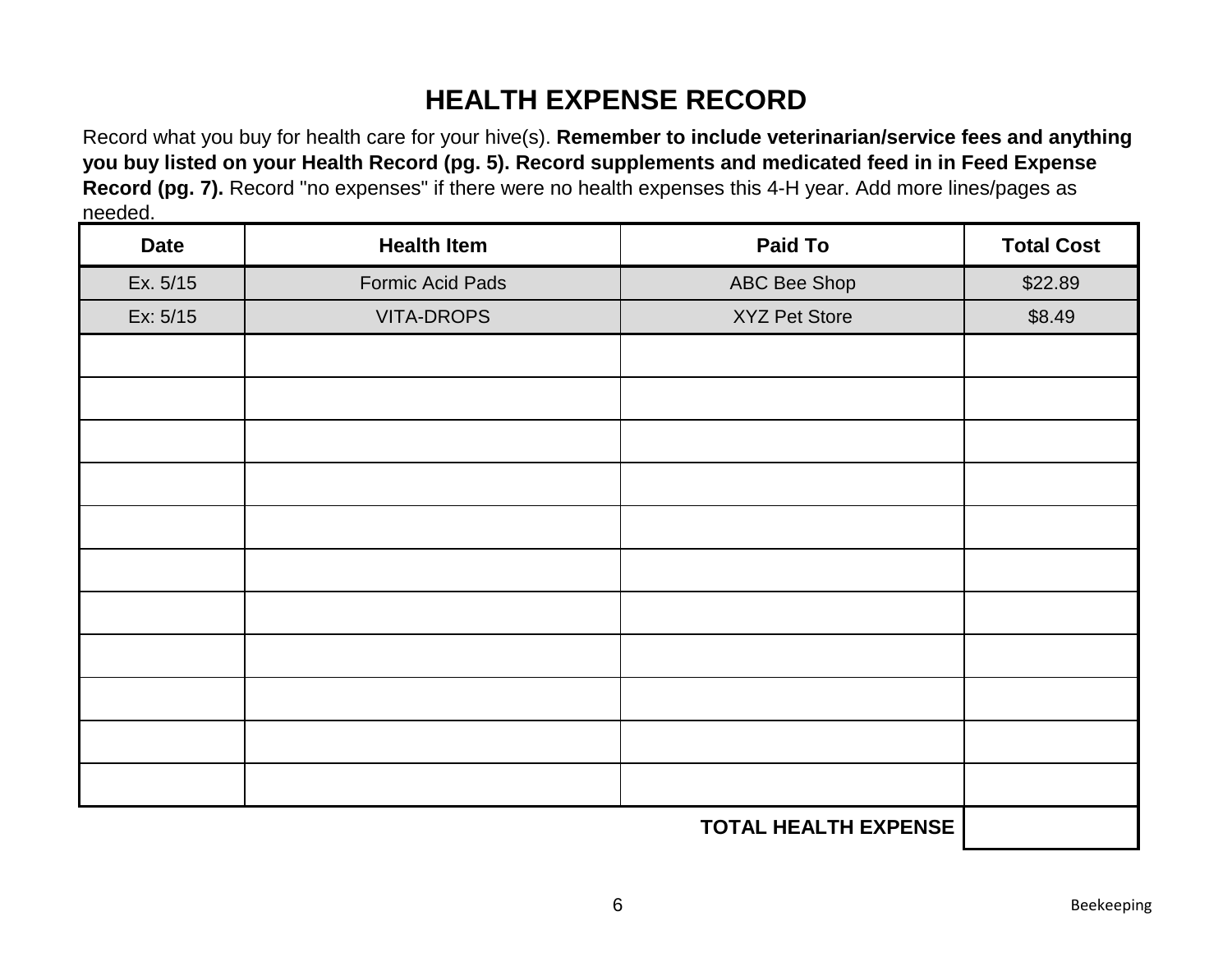## **FEED EXPENSE RECORD**

Record all feed you buy for your hive(s) this year such as sugar, protein supplements, and any probiotics. Record the amount (include units) and cost**. Record pasture if you pay to rent it.** Add more lines/pages as needed.

| <b>Date</b> | Item                 | <b>Paid To</b>            | <b>Total Amount</b> | <b>Total Cost</b> |
|-------------|----------------------|---------------------------|---------------------|-------------------|
| Ex. 5/15    | Sugar                | <b>XYZ Grocery Store</b>  | 25 lbs              | \$14.99           |
| Ex: 7/10    | Pasture--hive access | <b>EFG Farm</b>           | annual              | \$50.00           |
|             |                      |                           |                     |                   |
|             |                      |                           |                     |                   |
|             |                      |                           |                     |                   |
|             |                      |                           |                     |                   |
|             |                      |                           |                     |                   |
|             |                      |                           |                     |                   |
|             |                      |                           |                     |                   |
|             |                      |                           |                     |                   |
|             |                      |                           |                     |                   |
|             |                      |                           |                     |                   |
|             |                      |                           |                     |                   |
|             |                      | <b>TOTAL FEED EXPENSE</b> |                     |                   |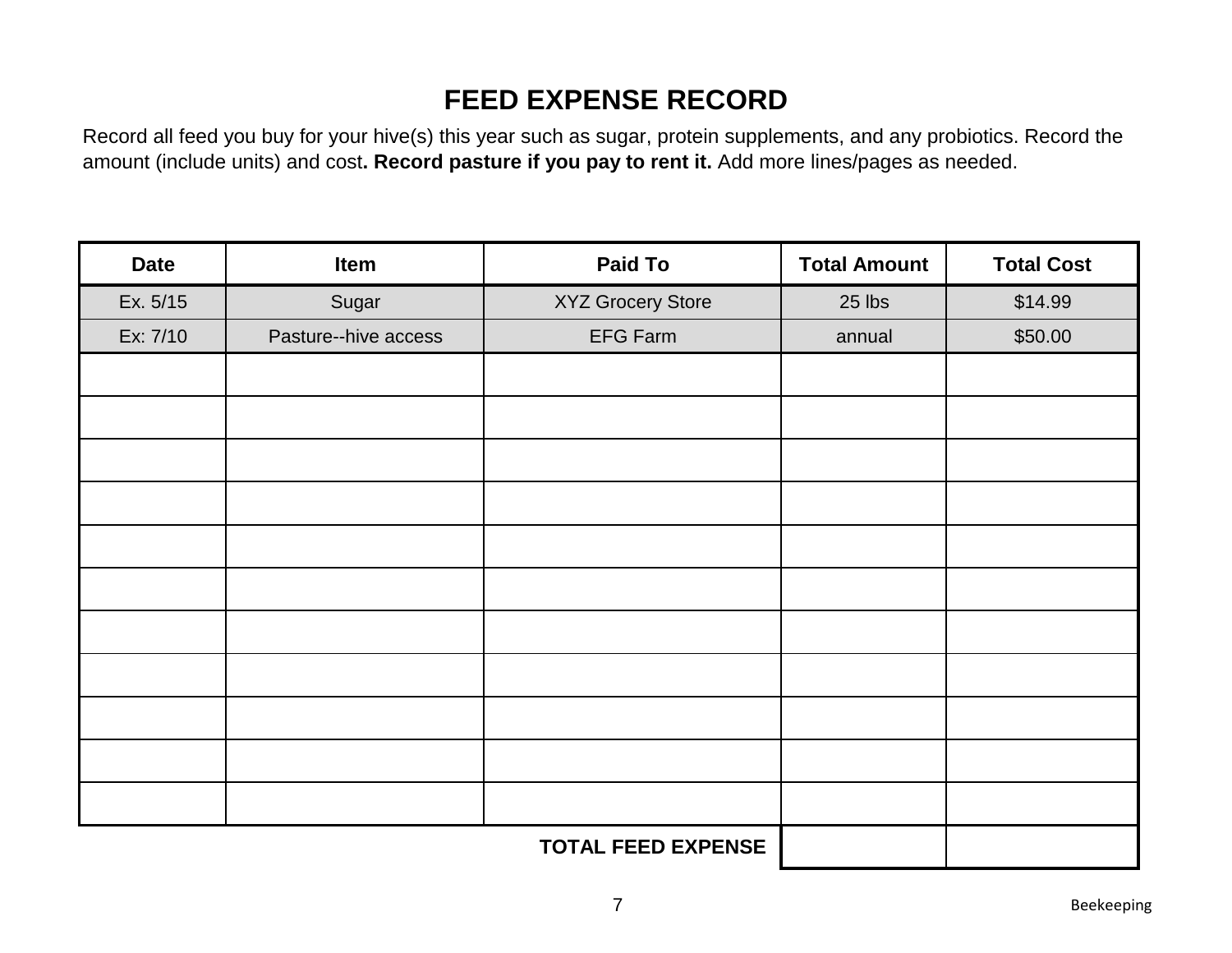## **OTHER EXPENSE RECORD**

Record the costs for non-feed and non-health items such as supplies, equipment purchase/lease, tools, stall or barn rent, clinic/lesson fees, shows, identification (tattoo, microchip, etc.), gas for car or truck, farm utilities (except water), etc. Record "no expenses" if there were none this 4-H year. Add more lines/pages as needed.

| <b>Date</b> | Item                            | <b>Paid To</b>                     | <b>Total Cost</b> |
|-------------|---------------------------------|------------------------------------|-------------------|
| Ex: 4/15    | 2 medium boxes with frames      | <b>RST Ranch Supply</b>            | \$90.00           |
| Ex: 5/1     | Bear exclusion fence (borrowed) | <b>Colorado Parks and Wildlife</b> | \$0.00            |
|             |                                 |                                    |                   |
|             |                                 |                                    |                   |
|             |                                 |                                    |                   |
|             |                                 |                                    |                   |
|             |                                 |                                    |                   |
|             |                                 |                                    |                   |
|             |                                 |                                    |                   |
|             |                                 |                                    |                   |
|             |                                 |                                    |                   |
|             |                                 |                                    |                   |
|             |                                 |                                    |                   |
|             |                                 | <b>TOTAL OTHER EXPENSE</b>         |                   |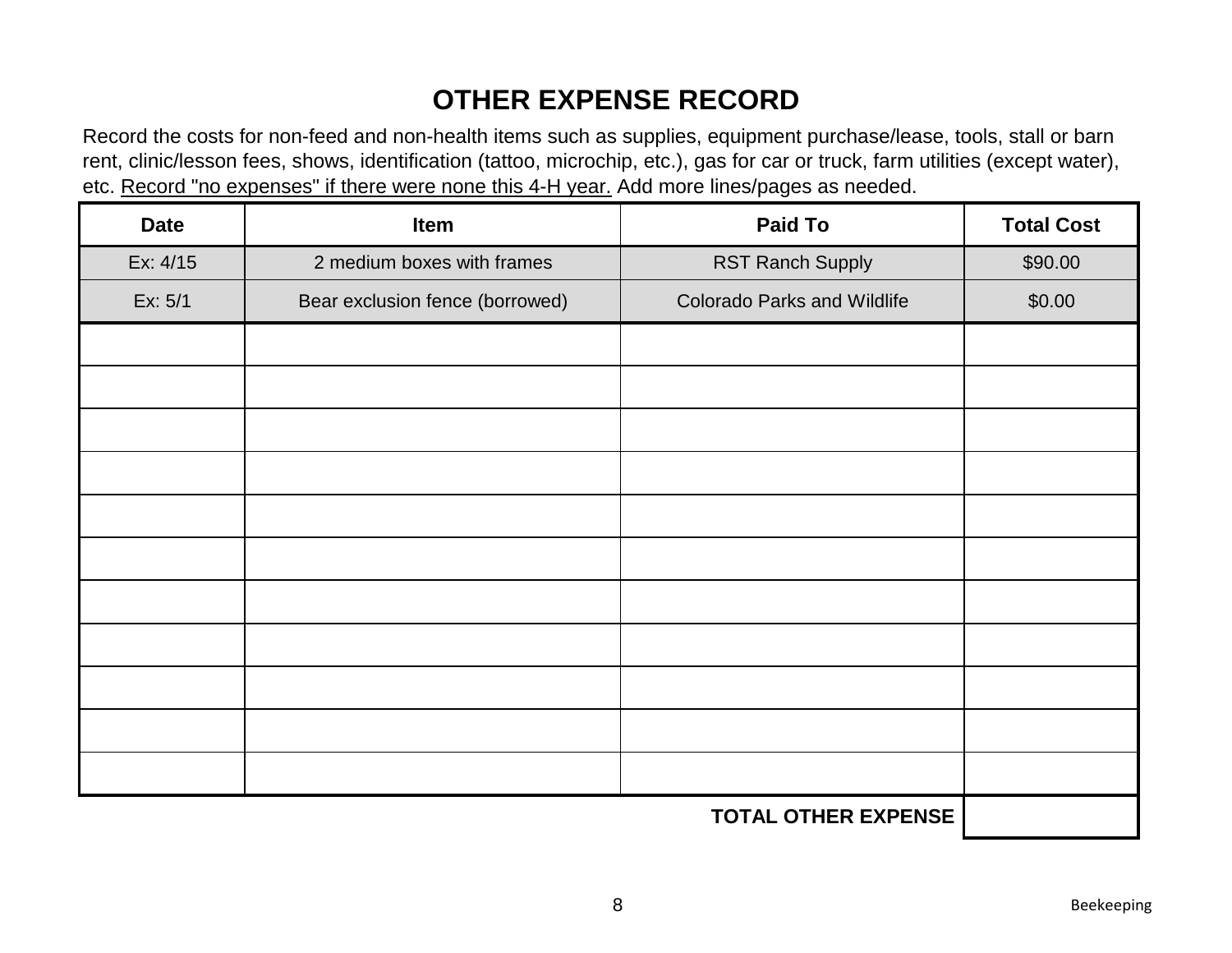### **INCOME RECORD**

Record any money you earned this year. Income may be from selling hive products, equipment, or pollination services, etc. Record "no income" below if you did not receive any money this year.

| <b>Date</b> | <b>Item/Animal ID</b> | <b>Income From</b>   | Income  |
|-------------|-----------------------|----------------------|---------|
| Ex: 8/15    | <b>Fair Premiums</b>  | <b>County Fair</b>   | \$15.00 |
| Ex. 8/15    | 3 pounds of honey     | Mrs. Jones           | \$24.00 |
|             |                       |                      |         |
|             |                       |                      |         |
|             |                       |                      |         |
|             |                       |                      |         |
|             |                       |                      |         |
|             |                       |                      |         |
|             |                       |                      |         |
|             |                       |                      |         |
|             |                       |                      |         |
|             |                       |                      |         |
|             |                       |                      |         |
|             |                       |                      |         |
|             |                       | <b>TOTAL INCOME:</b> |         |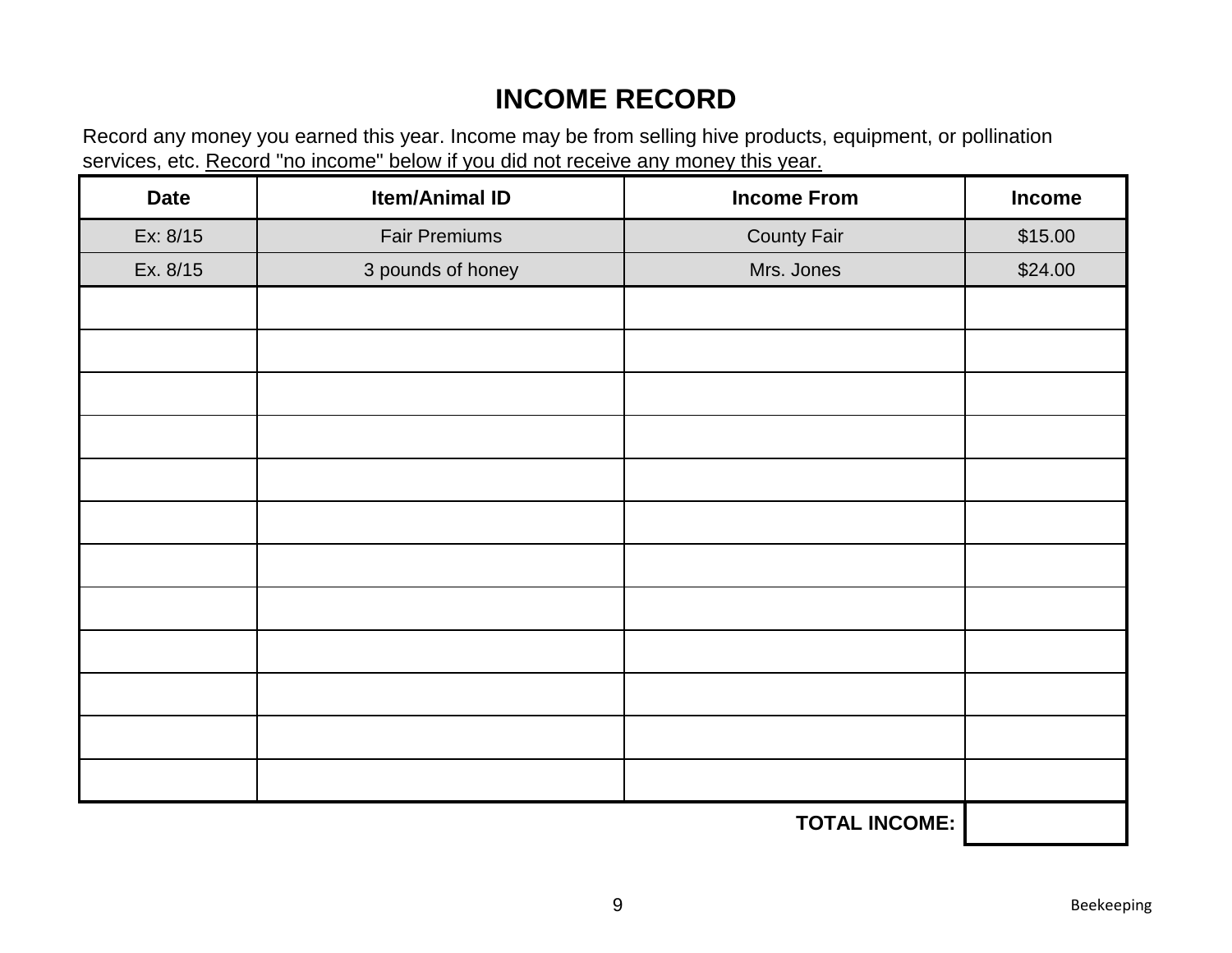### **FINANCIAL SUMMARY**

Record your total income and expense for each project and the total for all projects to see if you made or lost money on your projects this year.

|                    |                                                     | Honey: | <b>Hive Products:</b> | Pollination: | Other: | <b>Total All</b> |                                        |
|--------------------|-----------------------------------------------------|--------|-----------------------|--------------|--------|------------------|----------------------------------------|
| <b>Income</b>      |                                                     |        |                       |              |        | <b>Projects</b>  | <b>Directions</b>                      |
|                    | A. How much money did you earn?                     |        |                       |              |        |                  | <b>Total Income</b><br>(pg. 9)         |
| <b>Expenses</b>    |                                                     |        |                       |              |        |                  |                                        |
| <b>B.</b>          | How much did you spend on health<br>expenses?       |        |                       |              |        |                  | <b>Total Health</b><br>Expense (pg. 6) |
|                    | C. How much did you spend for feed?                 |        |                       |              |        |                  | <b>Total Feed</b><br>Expense (pg. 7)   |
| D.                 | How much did you spend on other<br>expenses?        |        |                       |              |        |                  | <b>Total Other</b><br>Expense (pg. 8)  |
|                    | E. What are your total expenses?                    |        |                       |              |        |                  | $B+C+D$                                |
| <b>Profit/Loss</b> |                                                     |        |                       |              |        |                  |                                        |
|                    | How much did you make/lose from your<br>project(s)? |        |                       |              |        |                  | $A - E$                                |
|                    |                                                     |        |                       |              |        |                  |                                        |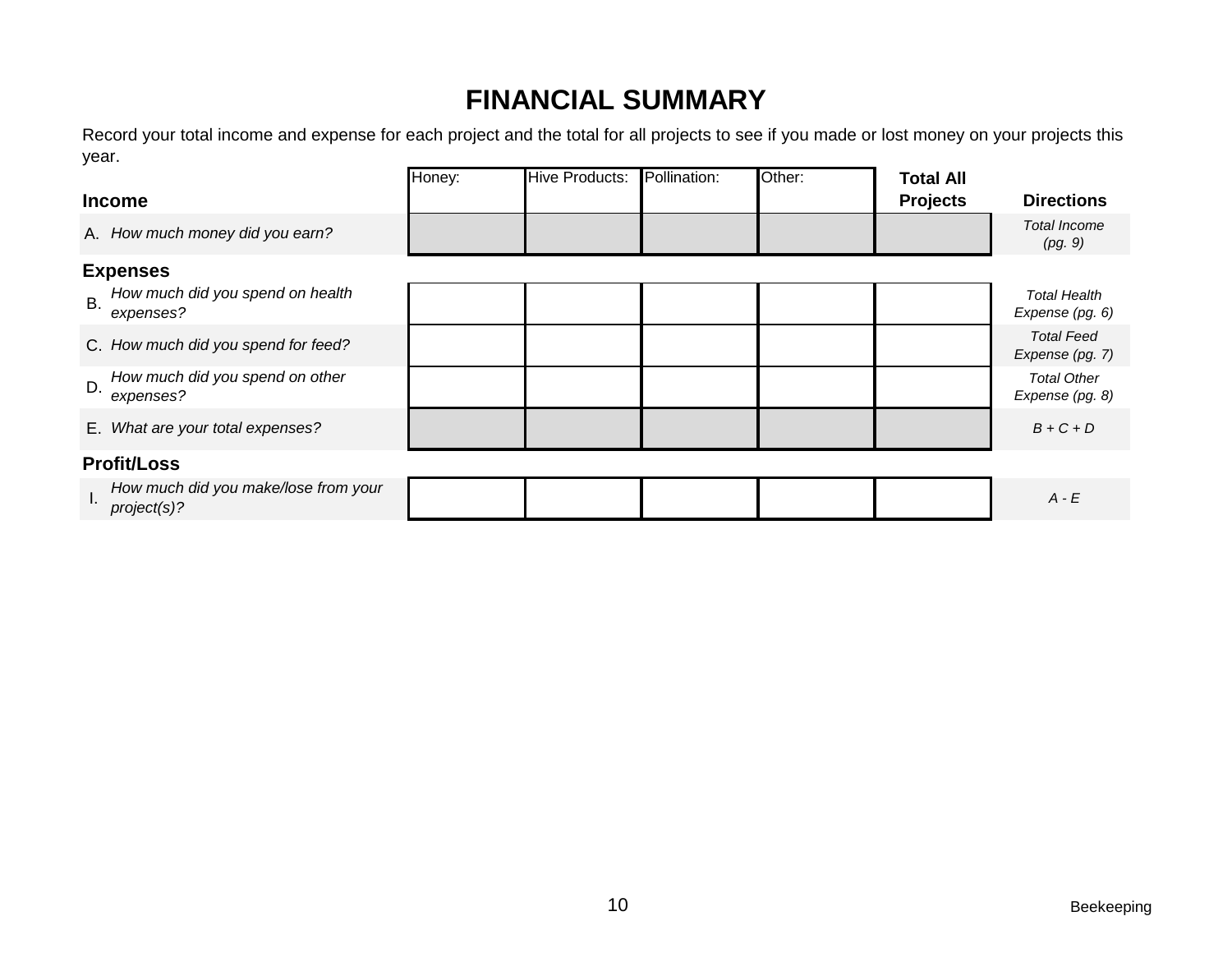#### **INVOLVEMENT RECORDS**

4-H Members must complete a community service activity and a demonstration in order to complete their project. The 4-H program also provides additional opportunities for leadership, exhibition, and judging. **Record your involvement in these areas which may be within or outside of 4-H.** Record "none" or N/A where it applies. Add more lines as needed.

| What did you do for your community?<br>How did you practice citizenship?              | Date, Hours | What did you learn? |
|---------------------------------------------------------------------------------------|-------------|---------------------|
|                                                                                       |             |                     |
| What did you demonstrate?<br>What speech(es) did you give?                            | <b>Date</b> | What did you learn? |
|                                                                                       |             |                     |
| How were you a leader or helpful to others?<br>What leadership events did you attend? | <b>Date</b> | What did you learn? |
|                                                                                       |             |                     |
| Where did you exhibit/show?<br>What judging activity(ies) did you do?                 | <b>Date</b> | What did you learn? |
|                                                                                       |             |                     |
|                                                                                       |             |                     |
|                                                                                       |             |                     |
|                                                                                       |             |                     |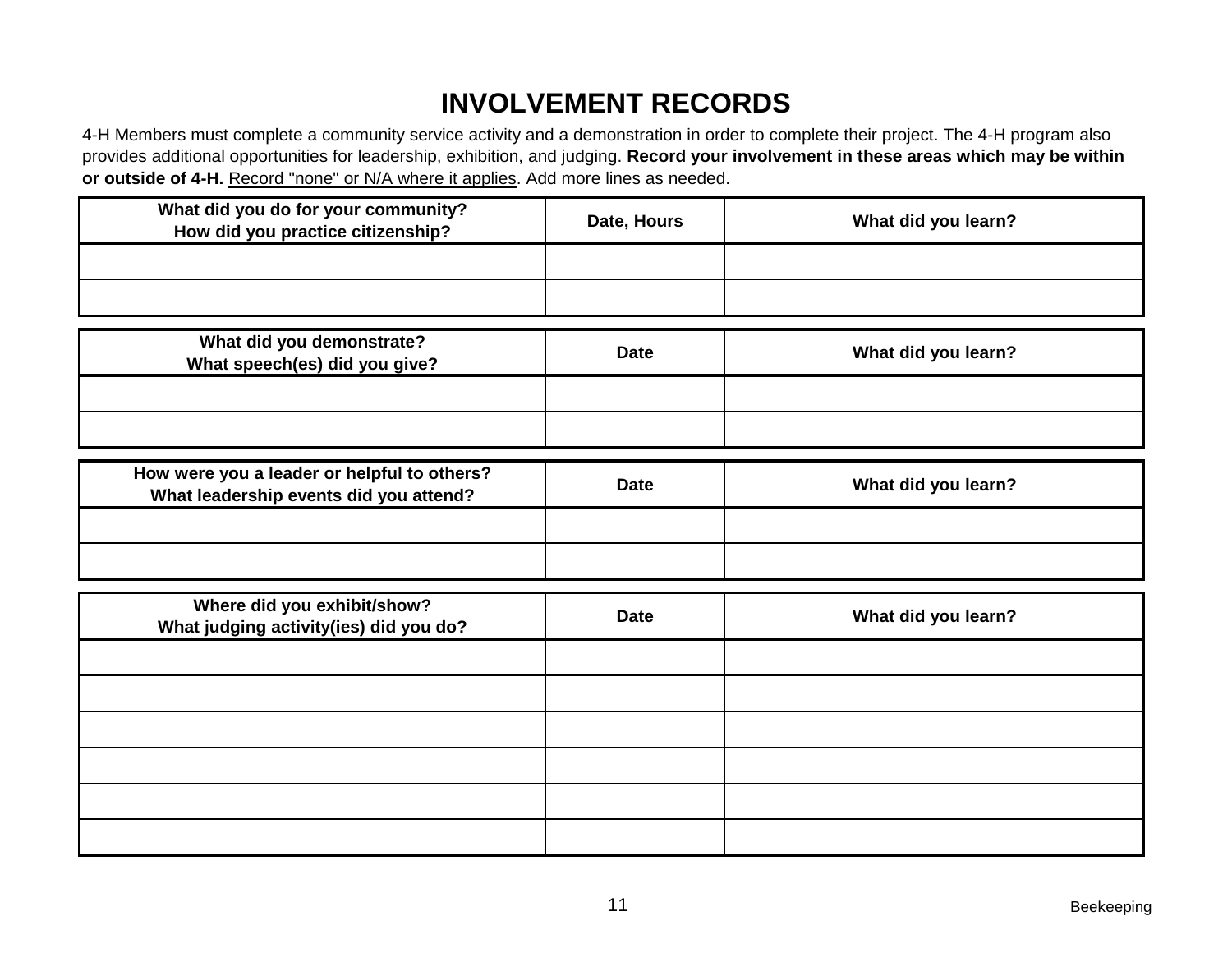## **STORY AND PICTURES**

**It is suggested that you complete the following other requirements in a separate document such as in Microsoft Word and attach pictures on another page. Insert story and pictures before Project Completion (pg. 13)**

#### **Project Pictures**

Include a minimum of four pictures each with a descriptive caption. **Include pictures that demonstrate the progress of your project.** Additional photos may be added.

#### **4-H Story**

**--------------------------------------------------------------------------------------------------------------------------------------------------------------**

Tell us about your 4-H experience in a story. The following may be used as a guide to help you in compose a story related to your project(s).

- 
- 
- 
- 

#### **About Me 4-H Project and Activities**

- \* Tell how old you are and when you joined 4-H. <br>\* Describe your projects. Tell how they were successful.
- \* Tell why you joined 4-H. \* \* \* \* \* Explain your goals and which ones you reached.
- \* Share about your interests or hobbies. \* \* Share what you would do differently if you were to try it again.
- \* Tell about your future and career plans. \* \* Describe what skills you have learned this year.
	- \* Tell about any adults or other 4-H Members who were especially helpful to you. Share how they were helpful.

Story may be typed or hand-written with 1 inch margins. Handwritten stories should be written on lined, white notebook paper and be legible. Typed stories should be on plain, white paper and no smaller than 12-point font. **Limit your story to a maximum of three (3) pages. Remember that good grammar, correct spelling, and complete sentences are important.**